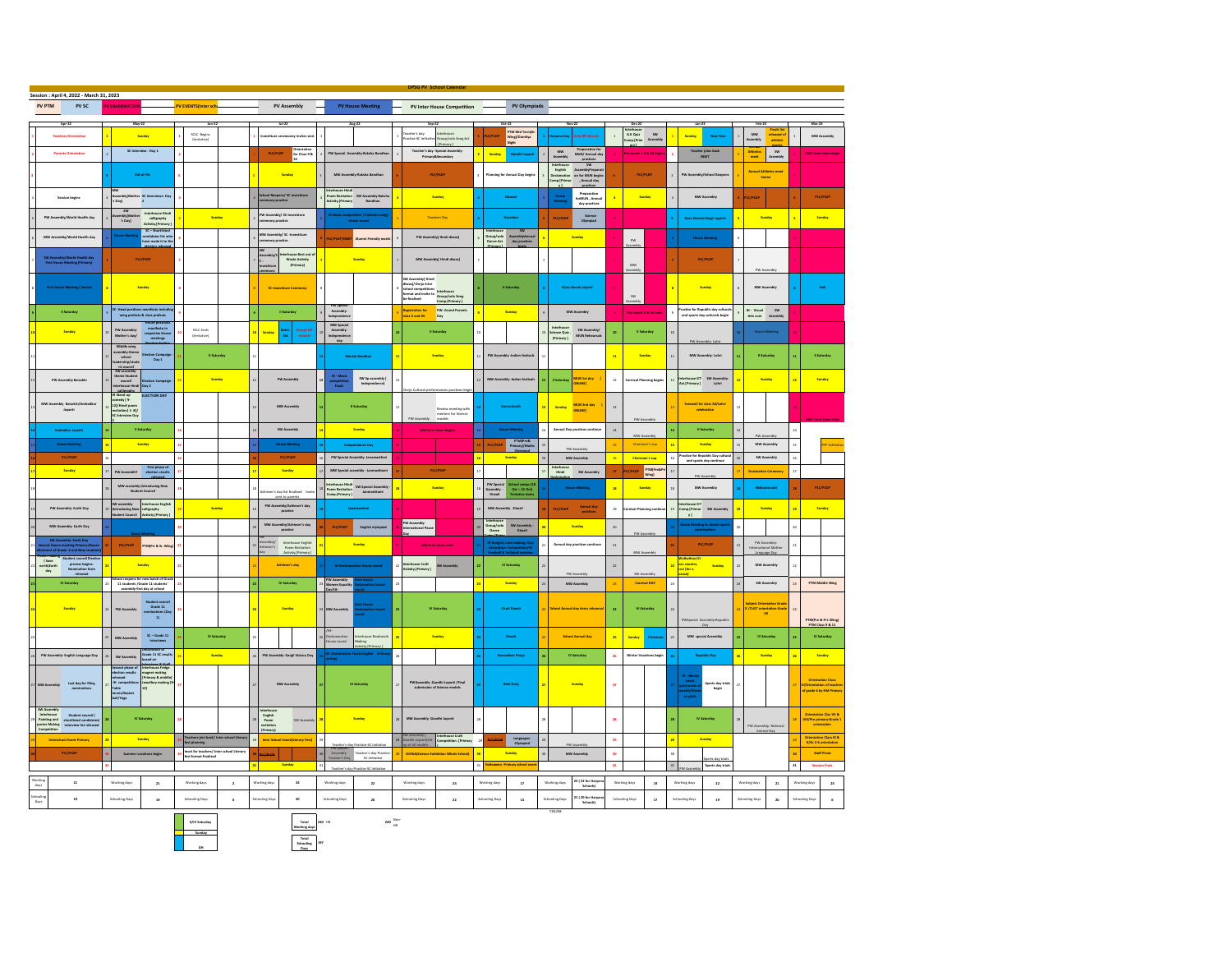| <b>House meeting</b><br>TH.<br><b>PV-Inschool events</b><br><b>PV-PTM</b><br><b>Exams</b><br><b>INTER SCHOOL EVENTS</b><br><b>Exam registrations</b><br>competitions<br><b>Sunday</b><br>Monday<br>Tuesday<br>Wednesday<br>Thursday<br>Friday<br>Saturday<br>Apr-22<br>$\overline{2}$<br><b>Teachers' Orientation</b><br><b>Parents orientation</b><br>5<br>9                          | <b>Total working days</b><br>Teachers=23/21<br>Students=19 |
|----------------------------------------------------------------------------------------------------------------------------------------------------------------------------------------------------------------------------------------------------------------------------------------------------------------------------------------------------------------------------------------|------------------------------------------------------------|
|                                                                                                                                                                                                                                                                                                                                                                                        |                                                            |
|                                                                                                                                                                                                                                                                                                                                                                                        |                                                            |
|                                                                                                                                                                                                                                                                                                                                                                                        |                                                            |
|                                                                                                                                                                                                                                                                                                                                                                                        |                                                            |
|                                                                                                                                                                                                                                                                                                                                                                                        |                                                            |
|                                                                                                                                                                                                                                                                                                                                                                                        |                                                            |
|                                                                                                                                                                                                                                                                                                                                                                                        |                                                            |
| <b>Middle Wing Assembly</b><br><b>Senior Wing Assembly</b><br><b>Academic year begins for</b><br><b>Primary wing Assembly</b><br><b>First House Meeting [Senior]</b><br>2nd Saturday<br><b>students</b><br>Theme: World health day<br>World health day<br>World health day<br><b>Holiday</b><br><b>First House</b>                                                                     |                                                            |
| 12 <sup>2</sup><br>13<br>14<br>10 <sub>1</sub><br>11<br>15<br>16                                                                                                                                                                                                                                                                                                                       |                                                            |
| <b>Middle Wing Assembly</b><br><b>Primary wing Assembly</b><br>Ambedkar Jayanti<br>Ambedkar Jayanti<br><b>Baisakhi</b><br>Ambedkar<br><b>House meeting</b><br><b>PLC/PLDP</b><br>holiday[GH]<br>Jayanti                                                                                                                                                                                |                                                            |
| 18<br>20<br>22<br>17<br>19<br>21<br>23                                                                                                                                                                                                                                                                                                                                                 |                                                            |
| <b>Primary wing Assembly-</b><br><b>Middle wing Assembly- Earth</b><br>Senior wing Assembly-<br><b>Earth Day</b><br><b>4th Saturday</b><br><b>IH Poster making competition</b><br>Earth day<br>day<br>Earth day<br><b>Holiday</b><br><b>Student council Election</b>                                                                                                                   |                                                            |
| 25<br>27<br>28<br>24<br>26<br>29<br>30                                                                                                                                                                                                                                                                                                                                                 |                                                            |
| nter-School Event hosted by<br><b>Senior Wing Assembly</b><br><b>Inter House painting &amp;</b><br><b>Primary Wing</b><br><b>Middle Wing Assembly</b><br>poster making<br><b>Primary wing Assembly</b><br>Last day for filling the<br>competition [ Primary]<br><b>PLC/PLDP/INSET</b><br><b>Student council (</b><br>nominations<br>shortlisted candidates)<br>interview list released |                                                            |
| <b>May-22</b>                                                                                                                                                                                                                                                                                                                                                                          | <b>Total working days</b>                                  |
| <b>Sunday</b><br>Monday<br>Wednesday<br>Thursday<br>Friday<br>Saturday<br>Tuesday                                                                                                                                                                                                                                                                                                      | Teachers=21                                                |
| $\overline{\phantom{a}}$                                                                                                                                                                                                                                                                                                                                                               | Students=19                                                |
| <b>Middle Wing assembly</b><br>SC interviews- Day 1 [except<br>IH Hindi Calligraphy-<br><b>House Meeting</b><br>Grade 11 positions]<br>Mother's day<br>Primary<br>SC - Shortlisted candidates list<br>Eid-Ul-Fitr -GH<br><b>PLC/PLDP</b>                                                                                                                                               |                                                            |
| Senior Wing assembly<br><b>SC interviews- Day 2</b><br>who have made it to the<br>Mother's day<br>election released                                                                                                                                                                                                                                                                    |                                                            |
| 9<br>11<br>12 <sup>2</sup><br>13<br>14<br>10                                                                                                                                                                                                                                                                                                                                           |                                                            |
| <b>IH</b> competition<br><b>Primary wing Assembly</b><br>Middle wing assembly-theme<br>Senior wing assembly-<br>2nd Saturday<br>Mother's day<br>school leadership/student<br>Stand up comedy [9-12]/Hindi<br><b>Holiday</b><br>theme Student council<br>council<br>poem recitation [1-8]<br><b>SC- Head positions manifesto</b>                                                        |                                                            |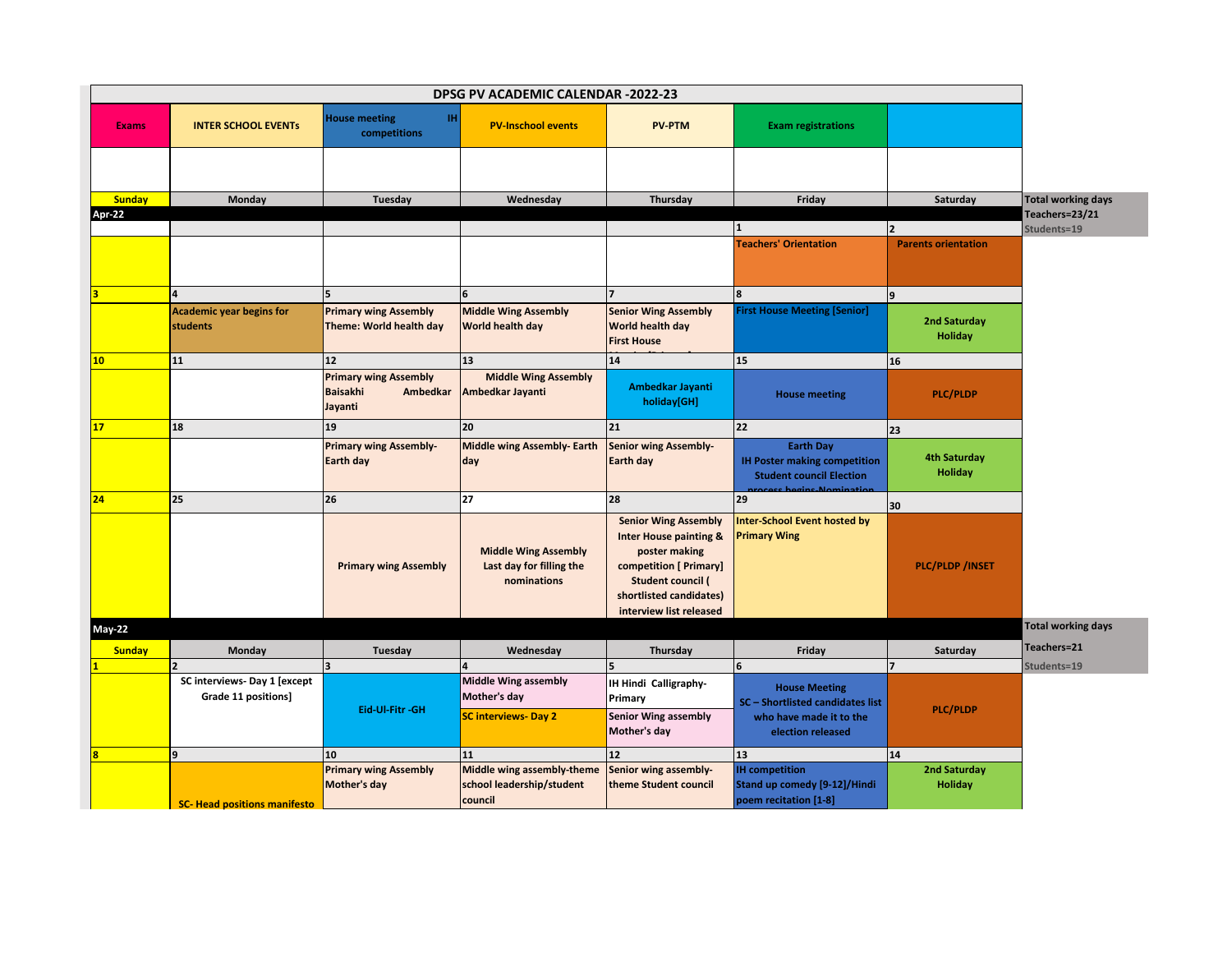|               | including wing prefects & class | <b>House positions manifesto</b>                  |                                                                                                                  | <b>Inter House Hindi</b>                                     | <b>ELECTION DAY</b>                                 |                                                                                       |                           |
|---------------|---------------------------------|---------------------------------------------------|------------------------------------------------------------------------------------------------------------------|--------------------------------------------------------------|-----------------------------------------------------|---------------------------------------------------------------------------------------|---------------------------|
|               | prefects                        | in respective House                               |                                                                                                                  | <b>Calligraphy competition</b>                               |                                                     |                                                                                       |                           |
|               |                                 | meetings /                                        | <b>Election Campaign - Day 1</b>                                                                                 | [Primary] / Election                                         |                                                     |                                                                                       |                           |
|               |                                 | <b>Election Section Prefects by</b><br><b>JDT</b> |                                                                                                                  | <b>Campaign - Day 2</b>                                      |                                                     |                                                                                       |                           |
| <b>15</b>     | 16                              | 17 <sup>2</sup>                                   | 18                                                                                                               | 19                                                           | 20                                                  | 21                                                                                    |                           |
|               |                                 | <b>Primary wing Assembly</b>                      | MW assembly (Introducing<br><b>New Student Council)</b>                                                          | SW assembly (Introducing<br><b>New Student Council)</b>      | <b>House meeting</b>                                | <b>PLC/PLDP</b>                                                                       |                           |
|               |                                 | First phase of election<br>results released       |                                                                                                                  | <b>Inter House English</b><br><b>Calligraphy competition</b> |                                                     | PTM-Primary&Secondary                                                                 |                           |
| 22            | 23                              | 24                                                | 25                                                                                                               | 26                                                           | 27                                                  | 28                                                                                    |                           |
|               | School reopens for new batch    | <b>Primary wing Assembly</b>                      | <b>Middle Wing Assembly</b>                                                                                      | <b>Senior Wing Assembly</b>                                  | <b>Second phase of election</b><br>results released |                                                                                       |                           |
|               | of Grade 11 students            | <b>Primary wing assembly</b>                      |                                                                                                                  | <b>Declaration of Grade 11</b>                               | IH.<br><b>IH- Basket ball matches</b>               | <b>4th Saturday</b>                                                                   |                           |
|               | Grade 11 students' assembly-    |                                                   |                                                                                                                  | <b>SC results based on</b>                                   | <b>Table Tennis matches</b>                         | <b>Holiday</b>                                                                        |                           |
|               | first day at school             | <b>Student council Grade 11</b>                   | SC - Grade 11 interviews                                                                                         | <b>Interviews &amp; Staff</b>                                | Yoga                                                |                                                                                       |                           |
|               |                                 | nominations (Day 1)                               |                                                                                                                  | recommendation                                               |                                                     |                                                                                       |                           |
| 29            | 30                              | 31                                                |                                                                                                                  |                                                              |                                                     |                                                                                       |                           |
|               | <b>Summer Vacation</b>          | <b>Summer Vacation</b>                            | <b>Summer Vacation</b>                                                                                           | <b>Summer Vacation</b>                                       | <b>Summer Vacation</b>                              | <b>Summer Vacation</b>                                                                |                           |
| Jun-22        |                                 |                                                   |                                                                                                                  |                                                              |                                                     |                                                                                       | <b>Total working days</b> |
| <b>Sunday</b> | Monday                          | Tuesday                                           | Wednesday                                                                                                        | Thursday                                                     | Friday                                              | Saturday                                                                              | Teachers=2                |
|               |                                 |                                                   | <b>Student Council Leadership training</b><br>program at Dehradun (Dates 1 June<br>to 10 june subject to change) | $\overline{2}$                                               | 3                                                   |                                                                                       | Students=0                |
|               | <b>Summer Vacation</b>          | <b>Summer Vacation</b>                            | <b>Summer Vacation</b>                                                                                           | <b>Summer Vacation</b>                                       | <b>Summer Vacation</b>                              | <b>Summer Vacation</b>                                                                |                           |
|               | 6                               |                                                   | 8                                                                                                                | 9                                                            | 10                                                  | 11                                                                                    |                           |
|               | <b>Summer Vacation</b>          | <b>Summer Vacation</b>                            | <b>Summer Vacation</b>                                                                                           | <b>Summer Vacation</b>                                       | <b>Summer Vacation</b>                              | <b>Summer Vacation</b>                                                                |                           |
|               |                                 |                                                   |                                                                                                                  |                                                              |                                                     |                                                                                       |                           |
| 12            | 13                              | 14                                                | 15                                                                                                               | 16                                                           | 17                                                  | 18                                                                                    |                           |
|               | <b>Summer Vacation</b>          | <b>Summer Vacation</b>                            | <b>Summer Vacation</b>                                                                                           | <b>Summer Vacation</b>                                       | <b>Summer Vacation</b>                              | <b>Summer Vacation</b>                                                                |                           |
| 19            | 20                              | 21                                                | 22                                                                                                               | 23                                                           | 24                                                  | 25                                                                                    |                           |
|               | <b>Summer Vacation</b>          | <b>Summer Vacation</b>                            | <b>Summer Vacation</b>                                                                                           | <b>Summer Vacation</b>                                       | <b>Summer Vacation</b>                              | <b>Summer Vacation</b>                                                                |                           |
| 26            | 27                              | 28                                                | 29                                                                                                               | 30                                                           |                                                     |                                                                                       |                           |
|               |                                 |                                                   | <b>Inter-school literary fest</b>                                                                                | <b>Inter school literary fest</b>                            |                                                     |                                                                                       |                           |
|               |                                 |                                                   | planning                                                                                                         | format finalised                                             |                                                     |                                                                                       |                           |
|               | <b>Summer Vacation</b>          | <b>Summer Vacation</b>                            | <b>Summer Vacation</b><br><b>Teachers Join back</b>                                                              | <b>INSET FOR TEACHERS</b>                                    |                                                     |                                                                                       |                           |
| Jul-22        |                                 |                                                   |                                                                                                                  |                                                              |                                                     |                                                                                       | <b>Total working days</b> |
| <b>Sunday</b> | Monday                          | Tuesday                                           | Wednesday                                                                                                        | Thursday                                                     | Friday                                              | Saturday                                                                              | Teachers=24               |
|               |                                 |                                                   |                                                                                                                  |                                                              | <b>Investiture ceremony Invites</b><br>sent         | $\overline{\mathbf{z}}$<br>PLC/PLDP /INSET<br><b>Orientation for Class 9 &amp; 10</b> | Students= 21              |
|               |                                 |                                                   |                                                                                                                  |                                                              |                                                     |                                                                                       |                           |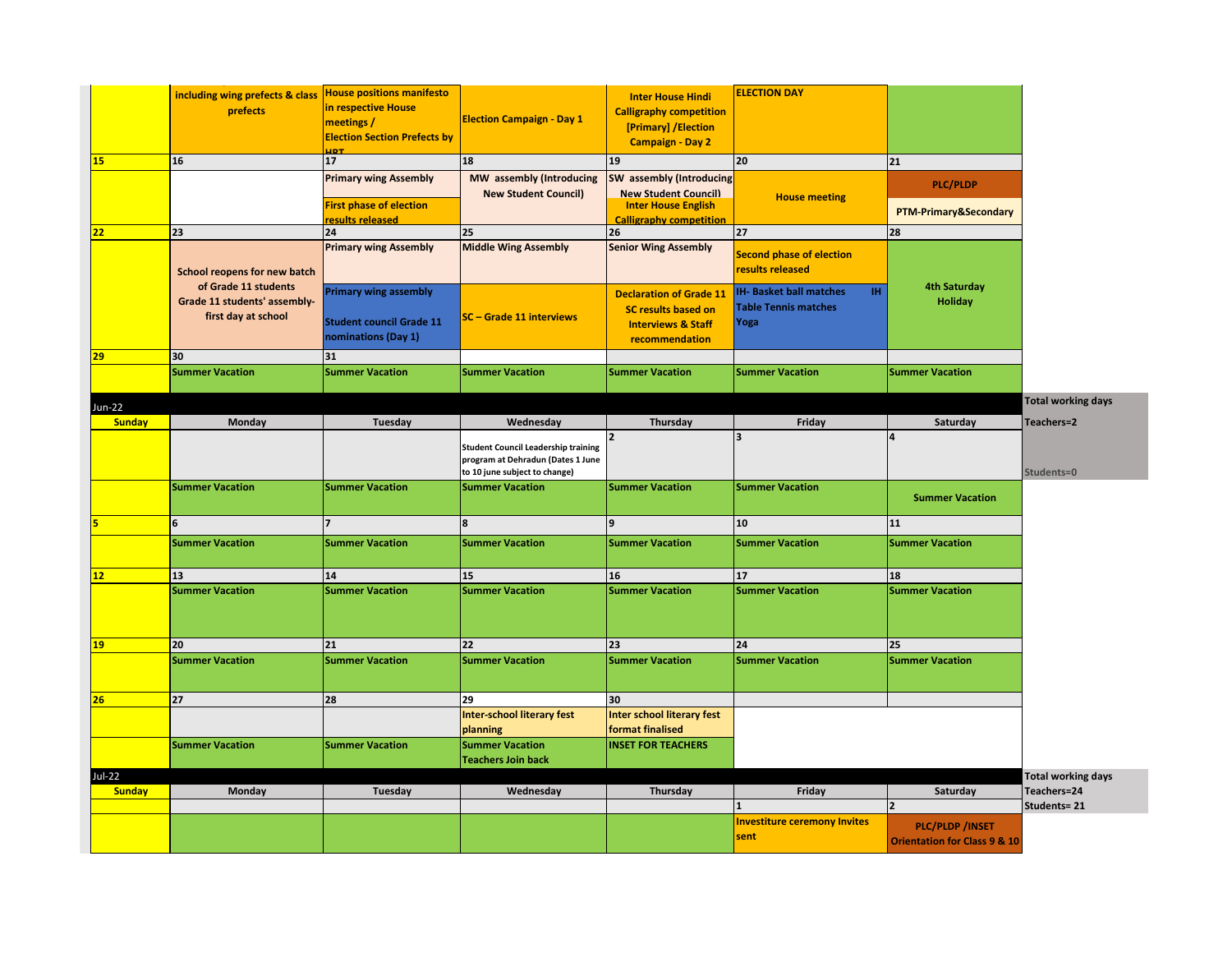| <b>Primary wing Assembly</b><br><b>Middle Wing Assembly</b><br>2nd Saturday<br><b>School reopens for students</b><br><b>Senior Wing Assembly</b><br>, Inter House Best out of<br>holiday<br><b>Waste activity (Primary</b><br><b>SC- Investiture ceremony</b><br><b>SC-Investiture practice</b><br><b>SC-Investiture practice</b><br><b>SC-Investiture practice</b><br><b>SC- Investiture practice</b><br>13<br>14<br>16<br>11<br>12<br>15<br>10 <sub>1</sub><br><b>Bakri-Eid</b><br><b>Primary wing Assembly</b><br><b>Middle Wing Assembly</b><br><b>Senior Wing Assembly</b><br><b>PLC/PLDP/INSET</b><br><b>House meeting</b><br>18<br>21<br>22<br>23<br>19<br>20<br><b>Primary wing Assembly</b><br><b>Middle Wing Assembly</b><br><b>Senior Wing Assembly</b><br><b>Interhouse English Poem</b><br>recitation [Primary]<br><b>Achiever's day list finalised</b><br>4th Saturday<br><b>Achiever's day</b><br>holiday<br><b>Invite sent to parents</b><br><b>Achiever's day practice</b><br><b>Achiever's day practice</b><br><b>Achiever's day practice</b><br>25<br>27<br>28<br>29<br>26<br>30<br>24<br><b>Primary Wing</b><br><b>Senior Wing</b><br><b>Midle Wing Assembly</b><br><b>Assembly[Kargil Victory</b><br>Assembly/Interhouse<br><b>Inter-School literary</b><br><b>PLC/PLDP/INSET</b><br>poem recitation (English)-<br>Day]<br><b>Fest[Languages Department]</b><br><b>Primary wing</b><br>31<br>Aug-22<br>Wednesday<br>Thursday<br><b>Sunday</b><br><b>Monday</b><br>Tuesday<br>Friday<br>Saturday<br>3<br>$6\phantom{1}6$<br>5<br><b>Primary wing Assembly</b><br><b>Middle Wing Assembly</b><br><b>Senior Wing Assembly</b><br><b>PLC/PLDP/INSET</b><br>Raksha Bandhan<br>Raksha Bandhan<br>Raksha Bandhan<br><b>IH Music competition-House</b><br>round- Patriotic songs [light<br><b>Interhouse Hindi Poem</b><br>classcial]<br><b>Recitation</b><br><b>Alumni Friendly match</b><br><b>Activity.[Primary]</b><br>8<br>10<br>11<br>12 <sup>2</sup><br>13<br>PW Special Assembly-<br>MW Special Assembly-<br>SW Special Assembly-<br>Independence day<br>Independence day<br>Independence day<br>2nd Saturday<br><b>Raksha Bandhan [GH]</b><br><b>Holiday</b><br><b>Inter house Music competition</b><br>-Final<br>15<br>19<br>20<br>16<br>17<br>18<br>14<br><b>Primary wing Assembly</b><br><b>Middle Wing Assembly</b><br><b>Senior Wing Assembly</b><br>Theme Janmashtami<br><b>Theme Janmashtami</b><br>Theme Janmashtami | $\overline{4}$ | l5 | $6\phantom{1}$ | 7 | 8 | 9 |                           |
|----------------------------------------------------------------------------------------------------------------------------------------------------------------------------------------------------------------------------------------------------------------------------------------------------------------------------------------------------------------------------------------------------------------------------------------------------------------------------------------------------------------------------------------------------------------------------------------------------------------------------------------------------------------------------------------------------------------------------------------------------------------------------------------------------------------------------------------------------------------------------------------------------------------------------------------------------------------------------------------------------------------------------------------------------------------------------------------------------------------------------------------------------------------------------------------------------------------------------------------------------------------------------------------------------------------------------------------------------------------------------------------------------------------------------------------------------------------------------------------------------------------------------------------------------------------------------------------------------------------------------------------------------------------------------------------------------------------------------------------------------------------------------------------------------------------------------------------------------------------------------------------------------------------------------------------------------------------------------------------------------------------------------------------------------------------------------------------------------------------------------------------------------------------------------------------------------------------------------------------------------------------------------------------------------------------------------------------------------------------------------------------------------------------------------------------------------|----------------|----|----------------|---|---|---|---------------------------|
|                                                                                                                                                                                                                                                                                                                                                                                                                                                                                                                                                                                                                                                                                                                                                                                                                                                                                                                                                                                                                                                                                                                                                                                                                                                                                                                                                                                                                                                                                                                                                                                                                                                                                                                                                                                                                                                                                                                                                                                                                                                                                                                                                                                                                                                                                                                                                                                                                                                    |                |    |                |   |   |   |                           |
|                                                                                                                                                                                                                                                                                                                                                                                                                                                                                                                                                                                                                                                                                                                                                                                                                                                                                                                                                                                                                                                                                                                                                                                                                                                                                                                                                                                                                                                                                                                                                                                                                                                                                                                                                                                                                                                                                                                                                                                                                                                                                                                                                                                                                                                                                                                                                                                                                                                    |                |    |                |   |   |   |                           |
|                                                                                                                                                                                                                                                                                                                                                                                                                                                                                                                                                                                                                                                                                                                                                                                                                                                                                                                                                                                                                                                                                                                                                                                                                                                                                                                                                                                                                                                                                                                                                                                                                                                                                                                                                                                                                                                                                                                                                                                                                                                                                                                                                                                                                                                                                                                                                                                                                                                    |                |    |                |   |   |   |                           |
|                                                                                                                                                                                                                                                                                                                                                                                                                                                                                                                                                                                                                                                                                                                                                                                                                                                                                                                                                                                                                                                                                                                                                                                                                                                                                                                                                                                                                                                                                                                                                                                                                                                                                                                                                                                                                                                                                                                                                                                                                                                                                                                                                                                                                                                                                                                                                                                                                                                    |                |    |                |   |   |   |                           |
|                                                                                                                                                                                                                                                                                                                                                                                                                                                                                                                                                                                                                                                                                                                                                                                                                                                                                                                                                                                                                                                                                                                                                                                                                                                                                                                                                                                                                                                                                                                                                                                                                                                                                                                                                                                                                                                                                                                                                                                                                                                                                                                                                                                                                                                                                                                                                                                                                                                    |                |    |                |   |   |   |                           |
|                                                                                                                                                                                                                                                                                                                                                                                                                                                                                                                                                                                                                                                                                                                                                                                                                                                                                                                                                                                                                                                                                                                                                                                                                                                                                                                                                                                                                                                                                                                                                                                                                                                                                                                                                                                                                                                                                                                                                                                                                                                                                                                                                                                                                                                                                                                                                                                                                                                    |                |    |                |   |   |   |                           |
|                                                                                                                                                                                                                                                                                                                                                                                                                                                                                                                                                                                                                                                                                                                                                                                                                                                                                                                                                                                                                                                                                                                                                                                                                                                                                                                                                                                                                                                                                                                                                                                                                                                                                                                                                                                                                                                                                                                                                                                                                                                                                                                                                                                                                                                                                                                                                                                                                                                    |                |    |                |   |   |   |                           |
|                                                                                                                                                                                                                                                                                                                                                                                                                                                                                                                                                                                                                                                                                                                                                                                                                                                                                                                                                                                                                                                                                                                                                                                                                                                                                                                                                                                                                                                                                                                                                                                                                                                                                                                                                                                                                                                                                                                                                                                                                                                                                                                                                                                                                                                                                                                                                                                                                                                    |                |    |                |   |   |   |                           |
|                                                                                                                                                                                                                                                                                                                                                                                                                                                                                                                                                                                                                                                                                                                                                                                                                                                                                                                                                                                                                                                                                                                                                                                                                                                                                                                                                                                                                                                                                                                                                                                                                                                                                                                                                                                                                                                                                                                                                                                                                                                                                                                                                                                                                                                                                                                                                                                                                                                    |                |    |                |   |   |   |                           |
|                                                                                                                                                                                                                                                                                                                                                                                                                                                                                                                                                                                                                                                                                                                                                                                                                                                                                                                                                                                                                                                                                                                                                                                                                                                                                                                                                                                                                                                                                                                                                                                                                                                                                                                                                                                                                                                                                                                                                                                                                                                                                                                                                                                                                                                                                                                                                                                                                                                    |                |    |                |   |   |   |                           |
|                                                                                                                                                                                                                                                                                                                                                                                                                                                                                                                                                                                                                                                                                                                                                                                                                                                                                                                                                                                                                                                                                                                                                                                                                                                                                                                                                                                                                                                                                                                                                                                                                                                                                                                                                                                                                                                                                                                                                                                                                                                                                                                                                                                                                                                                                                                                                                                                                                                    |                |    |                |   |   |   |                           |
|                                                                                                                                                                                                                                                                                                                                                                                                                                                                                                                                                                                                                                                                                                                                                                                                                                                                                                                                                                                                                                                                                                                                                                                                                                                                                                                                                                                                                                                                                                                                                                                                                                                                                                                                                                                                                                                                                                                                                                                                                                                                                                                                                                                                                                                                                                                                                                                                                                                    |                |    |                |   |   |   | <b>Total working days</b> |
|                                                                                                                                                                                                                                                                                                                                                                                                                                                                                                                                                                                                                                                                                                                                                                                                                                                                                                                                                                                                                                                                                                                                                                                                                                                                                                                                                                                                                                                                                                                                                                                                                                                                                                                                                                                                                                                                                                                                                                                                                                                                                                                                                                                                                                                                                                                                                                                                                                                    |                |    |                |   |   |   | Teachers=22               |
|                                                                                                                                                                                                                                                                                                                                                                                                                                                                                                                                                                                                                                                                                                                                                                                                                                                                                                                                                                                                                                                                                                                                                                                                                                                                                                                                                                                                                                                                                                                                                                                                                                                                                                                                                                                                                                                                                                                                                                                                                                                                                                                                                                                                                                                                                                                                                                                                                                                    |                |    |                |   |   |   | Students=20               |
|                                                                                                                                                                                                                                                                                                                                                                                                                                                                                                                                                                                                                                                                                                                                                                                                                                                                                                                                                                                                                                                                                                                                                                                                                                                                                                                                                                                                                                                                                                                                                                                                                                                                                                                                                                                                                                                                                                                                                                                                                                                                                                                                                                                                                                                                                                                                                                                                                                                    |                |    |                |   |   |   |                           |
|                                                                                                                                                                                                                                                                                                                                                                                                                                                                                                                                                                                                                                                                                                                                                                                                                                                                                                                                                                                                                                                                                                                                                                                                                                                                                                                                                                                                                                                                                                                                                                                                                                                                                                                                                                                                                                                                                                                                                                                                                                                                                                                                                                                                                                                                                                                                                                                                                                                    |                |    |                |   |   |   |                           |
|                                                                                                                                                                                                                                                                                                                                                                                                                                                                                                                                                                                                                                                                                                                                                                                                                                                                                                                                                                                                                                                                                                                                                                                                                                                                                                                                                                                                                                                                                                                                                                                                                                                                                                                                                                                                                                                                                                                                                                                                                                                                                                                                                                                                                                                                                                                                                                                                                                                    |                |    |                |   |   |   |                           |
|                                                                                                                                                                                                                                                                                                                                                                                                                                                                                                                                                                                                                                                                                                                                                                                                                                                                                                                                                                                                                                                                                                                                                                                                                                                                                                                                                                                                                                                                                                                                                                                                                                                                                                                                                                                                                                                                                                                                                                                                                                                                                                                                                                                                                                                                                                                                                                                                                                                    |                |    |                |   |   |   |                           |
|                                                                                                                                                                                                                                                                                                                                                                                                                                                                                                                                                                                                                                                                                                                                                                                                                                                                                                                                                                                                                                                                                                                                                                                                                                                                                                                                                                                                                                                                                                                                                                                                                                                                                                                                                                                                                                                                                                                                                                                                                                                                                                                                                                                                                                                                                                                                                                                                                                                    |                |    |                |   |   |   |                           |
|                                                                                                                                                                                                                                                                                                                                                                                                                                                                                                                                                                                                                                                                                                                                                                                                                                                                                                                                                                                                                                                                                                                                                                                                                                                                                                                                                                                                                                                                                                                                                                                                                                                                                                                                                                                                                                                                                                                                                                                                                                                                                                                                                                                                                                                                                                                                                                                                                                                    |                |    |                |   |   |   |                           |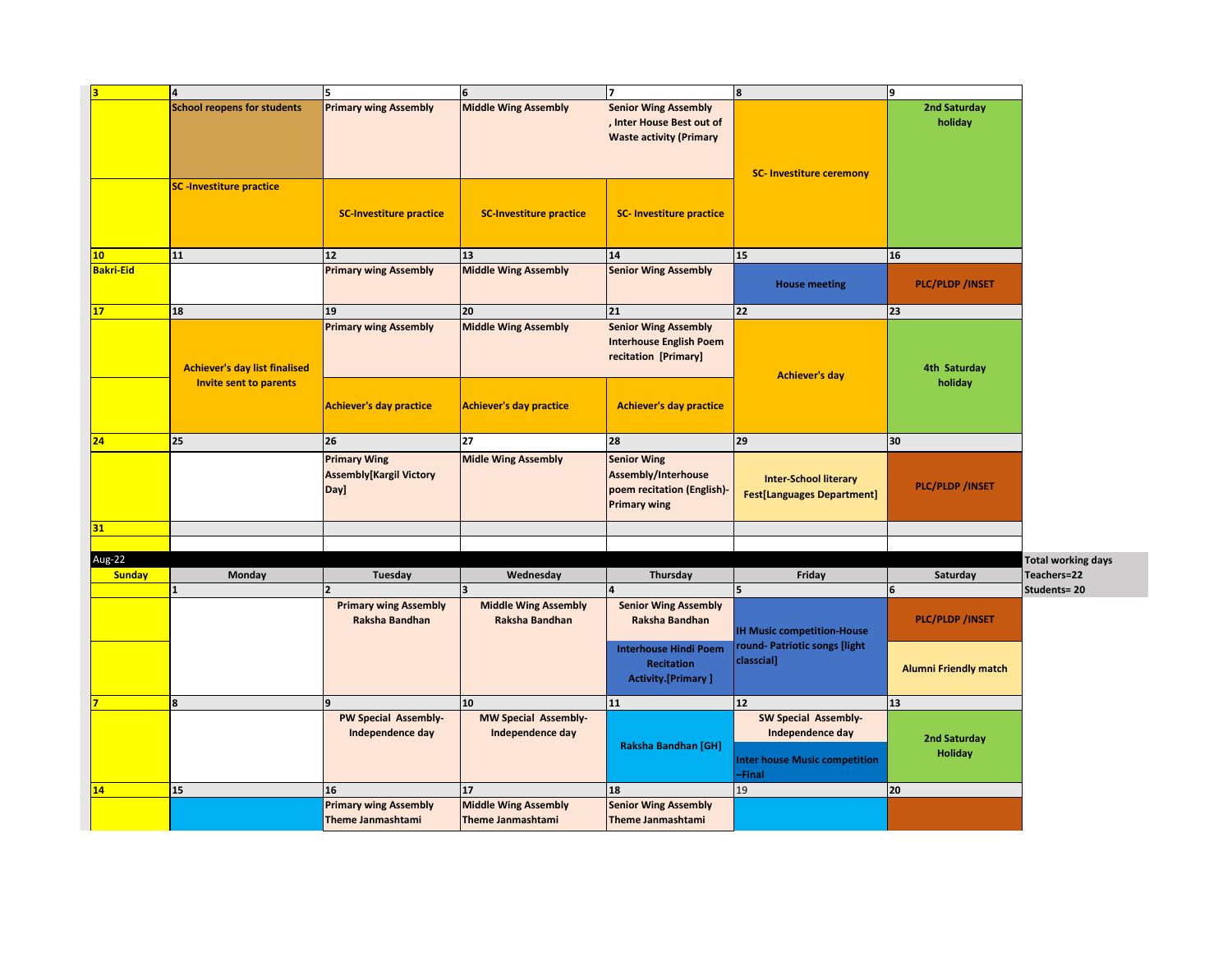|               | <b>Matki decor and</b><br><b>Independence Day-GH</b><br>Janmashtami art during art<br>lessons |                                                                                          | Matki decor and Janmashtami Matki decor and<br>art during art lessons | Janmashtami art during<br>art lessons/Interhouse<br><b>Hindi Poem Recitation</b>                                       | Janmashtami [GH]                                                                                      | PLC/PLDP /INSET/Olympiad<br><b>English</b> |                           |
|---------------|-----------------------------------------------------------------------------------------------|------------------------------------------------------------------------------------------|-----------------------------------------------------------------------|------------------------------------------------------------------------------------------------------------------------|-------------------------------------------------------------------------------------------------------|--------------------------------------------|---------------------------|
| 21            | 22                                                                                            | 23                                                                                       | 24                                                                    | 25                                                                                                                     | 26                                                                                                    | 27                                         |                           |
|               | <b>IH-Declamantion House round</b>                                                            | <b>Primary wing Assembly</b><br><b>IH-Declamantion House</b><br>round                    | <b>Middle Wing Assembly</b><br><b>IH-Declamantion House round</b>     | <b>Senior Wing Assembly</b><br><b>IH-Declamantion House</b><br>round Bookmark<br>making Activity (Primary)             | <b>IH- Declamation Finals-English</b><br><b>IH-Essay-writing</b>                                      | 4th Saturday<br><b>Holiday</b>             |                           |
| 28            | 29                                                                                            | 30                                                                                       | 31                                                                    |                                                                                                                        |                                                                                                       | $\overline{\mathbf{a}}$                    |                           |
|               | Teacher's day Practice-SC<br>initiative                                                       | <b>Teacher's day Practice-SC</b><br>initiative                                           | <b>Teacher's day Practice-SC</b><br>initiative                        | x 2                                                                                                                    |                                                                                                       |                                            |                           |
| $Sep-22$      |                                                                                               |                                                                                          |                                                                       |                                                                                                                        |                                                                                                       |                                            | <b>Total working days</b> |
| <b>Sunday</b> | Monday                                                                                        | Tuesday                                                                                  | Wednesday                                                             | Thursday                                                                                                               | Friday                                                                                                | Saturday                                   | <b>Teachers=24</b>        |
|               |                                                                                               |                                                                                          |                                                                       |                                                                                                                        |                                                                                                       | 3                                          | Students= 22              |
|               |                                                                                               |                                                                                          |                                                                       | <b>Teacher's day Practice-SC</b><br>initiative/Interhouse<br>group/solo song [<br>Primary]                             | <b>Teacher's day -Special Assembly-</b><br>Primary&Secondary                                          | <b>PLC/PLDP/INSET</b>                      |                           |
|               | 5                                                                                             |                                                                                          |                                                                       |                                                                                                                        | q                                                                                                     | 10                                         |                           |
|               |                                                                                               | <b>Primary wing Assembly -</b><br><b>Hindi Diwas</b>                                     | <b>Middle Wing Assembly-Hindi</b><br><b>Diwas</b>                     | <b>Senior Wing Assembly-</b><br><b>Hindi Diwas</b>                                                                     | <b>Exam Registration for X&amp;XII</b>                                                                |                                            |                           |
|               | Teacher's day                                                                                 | <b>Preparation for OOrja</b><br>begins-science models<br>specifications shared           | <b>Preparation for OOrja-science</b><br>models specifications shared  | <b>Preparation for OOrja-</b><br>science models<br>specifications shared                                               | <b>Grand Parents</b><br>day[Primary]/Students review<br>meeting with science mentors<br>in house slot | 2nd Saturday<br><b>Holiday</b>             |                           |
| 11            | 12                                                                                            | 13                                                                                       | 14                                                                    | 15                                                                                                                     | 16                                                                                                    | 17                                         |                           |
|               | Oorja Cultural performances<br>practices begin                                                | <b>Primary Wing Assembly</b><br><b>Review meeting with</b><br>mentors for Science models | <b>Mid-Term exams begin</b>                                           | <b>Mid-Term exams</b>                                                                                                  | <b>Mid-Term exams</b>                                                                                 | PLC/PLDP / INSET                           |                           |
| <b>18</b>     | 19                                                                                            | 20                                                                                       | 21                                                                    | 22                                                                                                                     | 23                                                                                                    | 24                                         |                           |
|               | <b>Mid-Term exams</b>                                                                         | <b>Primary Wing Assembly</b><br><b>Mid-Term exams</b>                                    | <b>Mid-Term exams -End</b>                                            | Senior wing assembly/<br><b>Students to work on</b><br>science models<br><b>Interhouse Craft Activity</b><br>(Primary) | Students to work on science<br>models                                                                 | 4th Saturday<br><b>Holiday</b>             |                           |
| 25            | 26                                                                                            | 27                                                                                       | 28                                                                    | 29                                                                                                                     | 30                                                                                                    | $\mathbf{1}$                               |                           |
|               |                                                                                               | <b>Primary wing Assembly -</b><br>Gandhi Jayanti                                         | Midle Wing Assembly-theme-<br>Gandhi Jayanti                          | <b>Senior Wing Assembly-</b><br>theme-Gandhi Jayanti                                                                   | <b>Ooria [Whole School Science</b>                                                                    |                                            |                           |
|               |                                                                                               |                                                                                          |                                                                       |                                                                                                                        |                                                                                                       |                                            |                           |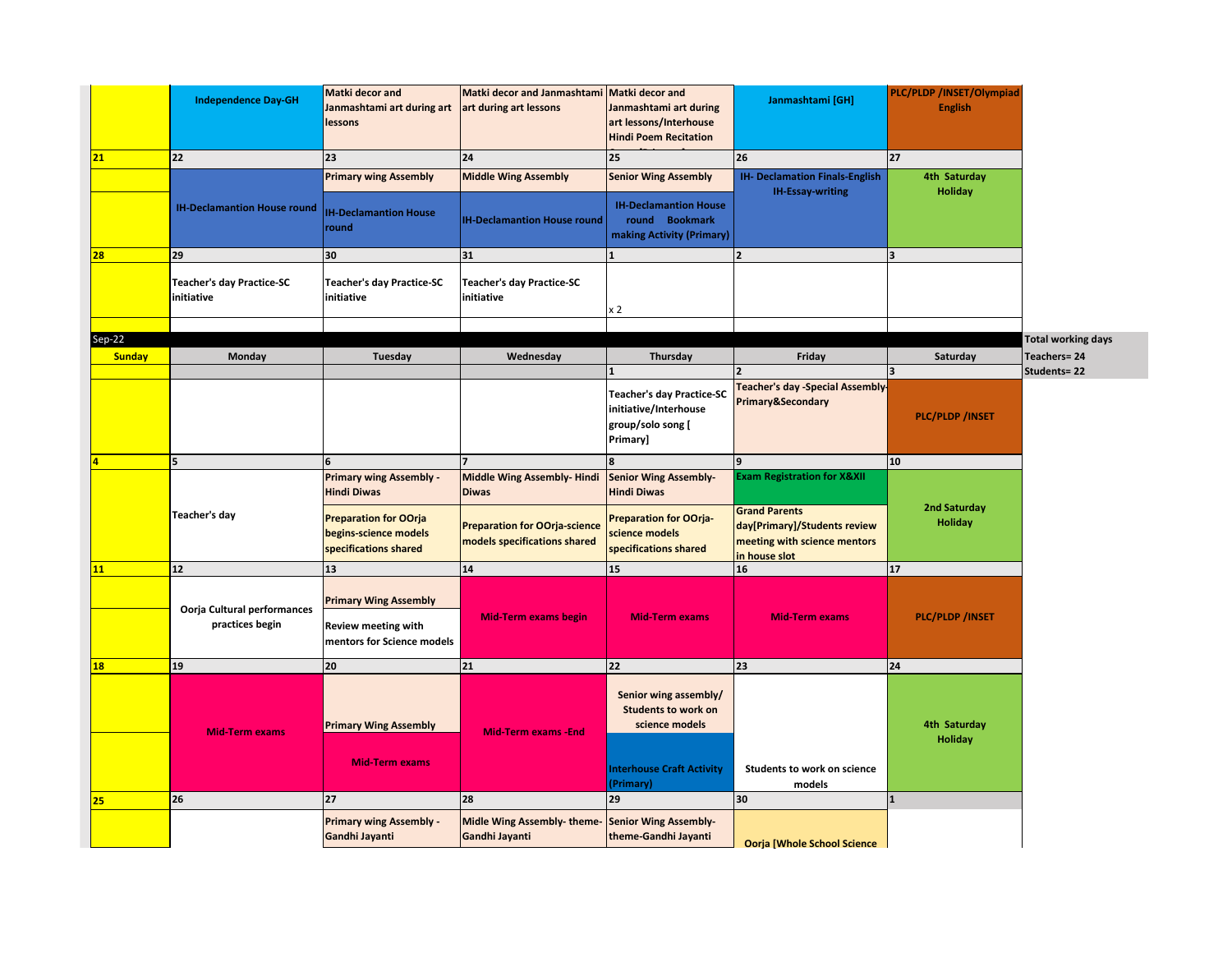|                                | Students to work on science<br>models                                       | Final submission of Science<br>models                                                   | Science models descritpion,<br>posters, arrangements in<br>place | Set up of all models                                                                                                             | <b>Exhibition]</b>                                                                                     |                                      |                                                 |
|--------------------------------|-----------------------------------------------------------------------------|-----------------------------------------------------------------------------------------|------------------------------------------------------------------|----------------------------------------------------------------------------------------------------------------------------------|--------------------------------------------------------------------------------------------------------|--------------------------------------|-------------------------------------------------|
| Oct-22                         |                                                                             |                                                                                         |                                                                  |                                                                                                                                  |                                                                                                        |                                      | <b>Total working days</b>                       |
| <b>Sunday</b>                  | Monday                                                                      | Tuesday                                                                                 | Wednesday                                                        | Thursday                                                                                                                         | Friday                                                                                                 | Saturday                             | Teachers= 17                                    |
|                                |                                                                             |                                                                                         |                                                                  |                                                                                                                                  |                                                                                                        | $\mathbf{1}$                         | Students= 14                                    |
|                                |                                                                             |                                                                                         |                                                                  |                                                                                                                                  |                                                                                                        | <b>PLC/PLDP</b>                      |                                                 |
|                                |                                                                             |                                                                                         |                                                                  |                                                                                                                                  |                                                                                                        | <b>PTM- Mid term- Secondary</b>      |                                                 |
|                                |                                                                             |                                                                                         |                                                                  |                                                                                                                                  |                                                                                                        | <b>Dandiya Night</b>                 |                                                 |
|                                | $\overline{\mathbf{3}}$                                                     |                                                                                         | 5                                                                | 6                                                                                                                                | 17                                                                                                     | 8                                    |                                                 |
|                                | Gandhi Jayanthi Planning for Annual day begins                              | <b>Navami</b>                                                                           | <b>Dusshera</b>                                                  | SW Assembly/Annual day<br>practices continue                                                                                     | <b>Annual day practices</b>                                                                            | 2nd Saturday<br><b>Holiday</b>       |                                                 |
|                                | 10                                                                          | 11                                                                                      | 12                                                               | 13                                                                                                                               | 14                                                                                                     | 15                                   |                                                 |
|                                | <b>Annual day practices</b>                                                 | <b>Primary wing Assembly -</b><br><b>Indian festivals</b>                               | <b>Middle Wing Assembly-</b><br><b>Indian festivals</b>          | <b>Karvachauth</b>                                                                                                               | <b>House meeting</b>                                                                                   | <b>PLC/PLDP/Olympiad Maths</b>       |                                                 |
|                                |                                                                             | <b>Annual day practices</b>                                                             | <b>Annual day practices</b>                                      |                                                                                                                                  | <b>Annual day practices</b>                                                                            | <b>PTM- Pre Pri&amp;Primary</b>      |                                                 |
| 16                             | 17                                                                          | 18                                                                                      | 19                                                               | 20                                                                                                                               | 21                                                                                                     | 22                                   |                                                 |
|                                | <b>Annual day practices</b>                                                 | <b>Annual day practices/School</b><br>camps (18 Oct - 21 Oct)<br><b>Tentative dates</b> | <b>Annual day practices</b>                                      | <b>Annual day</b><br>practices/Interhouse<br><b>Group/solo Dance</b><br><b>Comp.</b> [Primary]                                   | IH-Rangoli, Card making, Diya<br>decoration- Competition/IH<br><b>Football &amp; Vollyball matches</b> | 4th Saturday<br><b>Holiday</b>       |                                                 |
|                                |                                                                             | <b>Primary wing Assembly -</b><br><b>Diwali</b>                                         | <b>Middle Wing Assembly- Diwali</b>                              | <b>Senior Wing Assembly-</b><br><b>Diwali</b>                                                                                    |                                                                                                        |                                      |                                                 |
| 23                             | 24                                                                          | 25                                                                                      | 26                                                               | 27                                                                                                                               | 28                                                                                                     | 29                                   |                                                 |
|                                | <b>Choti Diwali</b>                                                         | <b>Diwali</b>                                                                           | <b>Govardhan Pooja</b>                                           | <b>Bhai Dhooj</b>                                                                                                                | <b>Annual day practices</b>                                                                            | <b>INSET/Olympiad Languages</b>      |                                                 |
| 30                             | 31                                                                          |                                                                                         |                                                                  |                                                                                                                                  |                                                                                                        |                                      |                                                 |
|                                | <b>Halloween -Primary school</b><br>event/ annual day practices<br>continue |                                                                                         |                                                                  |                                                                                                                                  |                                                                                                        |                                      |                                                 |
|                                |                                                                             |                                                                                         |                                                                  |                                                                                                                                  |                                                                                                        |                                      |                                                 |
| <b>Nov-22</b><br><b>Sunday</b> | Monday                                                                      | Tuesday                                                                                 | Wednesday                                                        | Thursday                                                                                                                         | Friday                                                                                                 | Saturday                             | <b>Total working days</b><br><b>Teachers=22</b> |
|                                |                                                                             |                                                                                         | $\overline{\phantom{a}}$                                         |                                                                                                                                  |                                                                                                        | 5                                    | Students=20                                     |
|                                |                                                                             |                                                                                         | <b>Middle wing Assembly</b>                                      | <b>Senior wing Assembly</b>                                                                                                      | <b>House Meeting</b>                                                                                   | PLC/PLDP/Olympiads<br><b>Science</b> |                                                 |
|                                |                                                                             | <b>Haryana Day</b>                                                                      | <b>Preparation forMUN, Annual</b><br>day practices               | <b>Interhouse English</b><br><b>Declamation</b><br><b>Comp.</b> [Primary<br>]/Preparation forMUN,<br><b>Annual day practices</b> | <b>Annual day practices</b>                                                                            | <b>Annual day practices</b>          |                                                 |
|                                | 7                                                                           | 8                                                                                       | l9                                                               | 10                                                                                                                               | 11                                                                                                     | 12                                   |                                                 |
|                                | <b>Preparation forMUN</b>                                                   |                                                                                         | <b>Middle wing Assembly</b>                                      | <b>Senior wing Assembly</b>                                                                                                      | <b>MUN Rehearsals</b>                                                                                  |                                      |                                                 |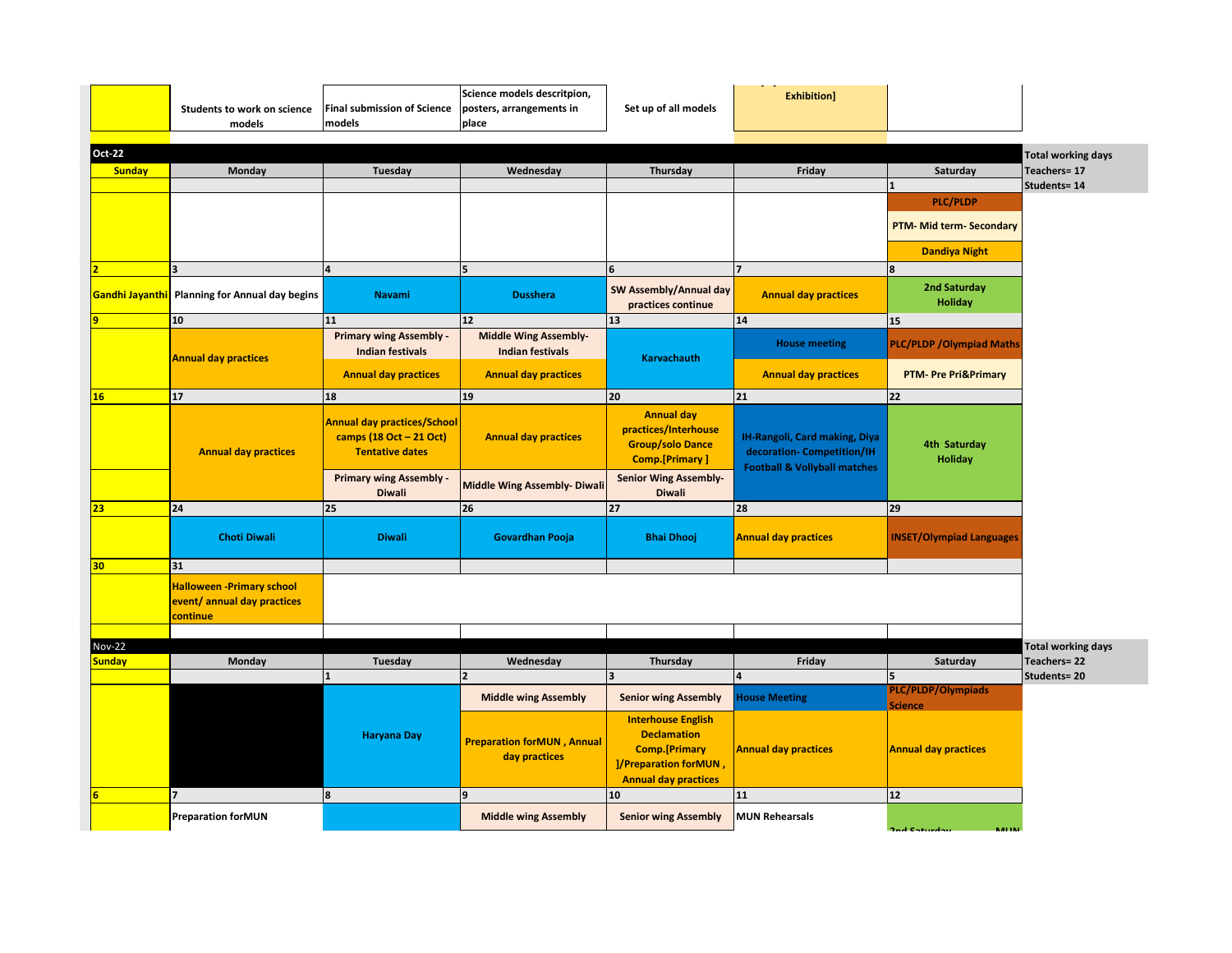|                                | <b>Annual day practices</b>                 | <b>Guru Nanak Jayanti</b>                               | <b>Preparation forMUN, Annual</b><br>day practices | <b>MUN</b><br><b>Rehearsals/Interhouse</b><br>science quiz-Primary          | <b>Annual day practices</b>        | zna saturday<br><b>IVIUIV</b><br>1st day [ ONLINE] |
|--------------------------------|---------------------------------------------|---------------------------------------------------------|----------------------------------------------------|-----------------------------------------------------------------------------|------------------------------------|----------------------------------------------------|
| <b>13</b>                      | 14                                          | 15                                                      | 16                                                 | 17                                                                          | 18                                 | 19                                                 |
|                                |                                             | <b>Primary Wing Assembly</b>                            | <b>Middle Wing Assembly</b>                        | <b>Senior Wing Assembly</b>                                                 | <b>Annual day practices</b>        | <b>PLC/PLDP</b>                                    |
| <b>MUN 2nd Day</b><br>[ONLINE] | <b>Annual day practices continue</b>        | <b>Annual day practices</b>                             | <b>Annual day practices</b>                        | <b>IH-Declamation HIndi-</b><br><b>Primary wing/Annual day</b><br>practices | <b>House Meeting</b>               | <b>Annual day practices</b>                        |
| 20                             | 21                                          | 22                                                      | 23                                                 | 24                                                                          | 25                                 | 26                                                 |
|                                | <b>Annual day practices</b>                 | <b>Primary Wing Assembly</b>                            | <b>Middle Wing Assembly</b>                        | <b>School Annual day dress</b><br>rehearsal                                 | <b>School Annual day</b>           | <b>4th Saturday</b><br><b>Holiday</b>              |
|                                |                                             | <b>Annual day practices</b>                             | <b>Annual day practices</b>                        |                                                                             |                                    |                                                    |
| 27                             | 28                                          | 29                                                      | 30                                                 |                                                                             |                                    |                                                    |
|                                |                                             | <b>Primary Wing Assembly</b>                            | <b>Middle Wing Assembly</b>                        |                                                                             |                                    |                                                    |
|                                |                                             |                                                         |                                                    |                                                                             |                                    |                                                    |
| Dec-22                         |                                             |                                                         |                                                    |                                                                             |                                    | <b>Total working days</b>                          |
| <b>Sunday</b>                  | Monday                                      | Tuesday                                                 | Wednesday                                          | Thursday                                                                    | Friday                             | Teachers= 19<br>Saturday                           |
|                                |                                             |                                                         |                                                    |                                                                             | $\overline{\mathbf{z}}$            | Students= 17                                       |
|                                |                                             |                                                         |                                                    | <b>Senoir Wing AssemblyIH</b><br><b>GK Quiz -Primary</b>                    | <b>Pre-Board X &amp; XII Begin</b> | <b>PLC/PLDP</b>                                    |
| $\overline{4}$                 | 5                                           | 6                                                       | 7                                                  | 8                                                                           | 9                                  |                                                    |
|                                | <b>Pre Boards X &amp; XII</b>               | <b>Pre Boards X &amp; XII</b>                           | Pre Boards X & XII                                 | <b>Pre Boards X &amp; XII</b>                                               | <b>Pre Boards X &amp; XII end</b>  | <b>2nd Saturday</b><br>holiday                     |
|                                |                                             | <b>Primary Wing Assembly</b>                            | <b>Middle Wing Assembly</b>                        | <b>Senior Wing Assembly</b>                                                 |                                    |                                                    |
|                                | 12                                          | 13                                                      | 14                                                 | 15                                                                          | 16                                 | 17                                                 |
|                                |                                             | <b>Primary Wing Assembly</b>                            |                                                    |                                                                             |                                    |                                                    |
|                                | <b>Carnival Planning begins</b>             |                                                         | <b>Senior Wing Assembly</b>                        | <b>Carnival Planning</b>                                                    | <b>Chairman's cup</b>              | <b>PLC/PLDP</b>                                    |
|                                |                                             | <b>Carnival planning</b>                                | <b>Carnival planning</b>                           | <b>Chairman's cup</b>                                                       |                                    | PTM-Pre pri & Pri                                  |
| <b>18</b>                      | 19                                          | 20                                                      | 21                                                 | 22                                                                          | 23                                 | 24                                                 |
|                                |                                             | <b>Primary Wing Assembly</b>                            | <b>Middle Wing Assembly</b>                        | <b>Senior Wing Assembly</b>                                                 |                                    |                                                    |
|                                | <b>Carnival Planning continue</b>           | <b>Carnival Planning</b>                                | <b>Carnival Planning</b>                           | <b>Carnival Planning</b>                                                    | <b>Carnival DAY</b>                | <b>4th Saturday</b><br><b>Holiday</b>              |
| 25                             | 26                                          |                                                         | $27$ 28                                            | 29                                                                          | 30                                 | 31                                                 |
| <b>Christmas</b>               |                                             |                                                         | <b>Winter Vacation</b>                             |                                                                             |                                    |                                                    |
| $Jan-23$                       |                                             |                                                         |                                                    |                                                                             |                                    | <b>Total working days</b>                          |
| <b>Sunday</b>                  | Monday                                      | Tuesday                                                 | Wednesday                                          | Thursday                                                                    | Friday                             | Teachers=22<br>Saturday                            |
|                                | $\overline{2}$<br><b>Teachers Join back</b> | $\overline{\mathbf{3}}$<br><b>Primary Wing Assembly</b> | <b>Senior Wing Assembly</b>                        | 5<br><b>Guru Gobind Singh</b>                                               | 6<br><b>House Meeting</b>          | Students= 19<br><b>PLC/PLDP</b>                    |
|                                | <b>INSET</b>                                | <b>School reopens for students</b>                      |                                                    | Jayanti[GH]                                                                 |                                    |                                                    |
|                                |                                             | 10                                                      | 11                                                 | 12                                                                          | 13                                 | 14                                                 |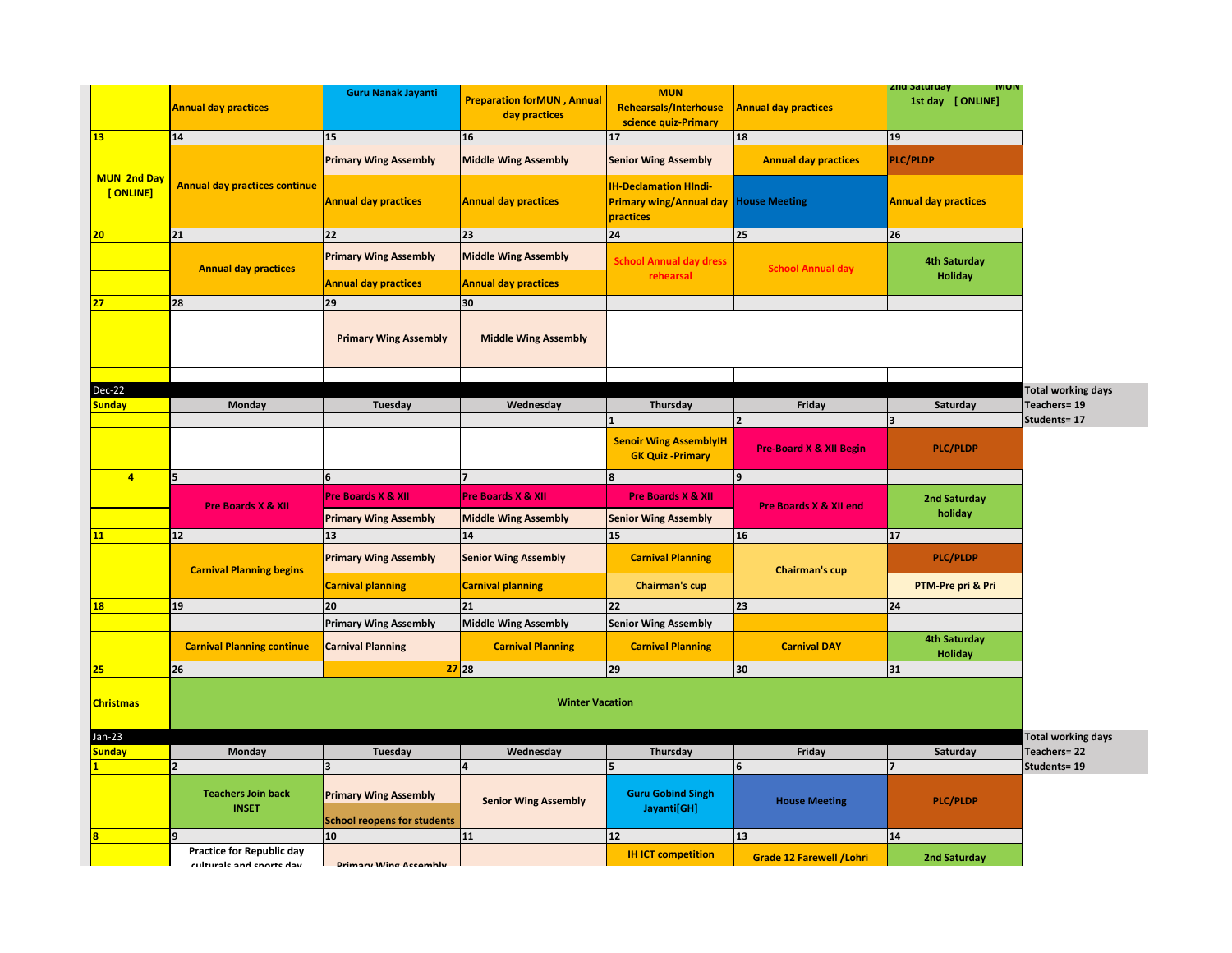|                                                         | culturals allu sports uay                                               | <b>Fillingly VVIIIS MODELLINIY</b>                                             |                                                                                  | <b>Senior Wing Assembly</b>                                             | celebration                                                                                    | <b>Holiday</b>                        |                                                 |
|---------------------------------------------------------|-------------------------------------------------------------------------|--------------------------------------------------------------------------------|----------------------------------------------------------------------------------|-------------------------------------------------------------------------|------------------------------------------------------------------------------------------------|---------------------------------------|-------------------------------------------------|
|                                                         | culturals begin                                                         | Lohri                                                                          | <b>Middle Wing Assembly Lohri</b>                                                | Lohri                                                                   |                                                                                                |                                       |                                                 |
| <b>15</b>                                               | 16                                                                      | 17                                                                             | 18                                                                               | 19                                                                      | 20                                                                                             | 21                                    |                                                 |
|                                                         | <b>Practice for Republic Day</b><br>cultural and sports day<br>continue | <b>Primary Wing Assembly</b>                                                   | <b>Middle Wing Assembly</b>                                                      | <b>Senior Wing Assembly</b>                                             | <b>House Meeting to decide sports</b><br>participation                                         | <b>PLC/PLDP</b>                       |                                                 |
| 22                                                      | 23                                                                      | 24                                                                             | 25                                                                               | 26                                                                      | 27                                                                                             | 28                                    |                                                 |
| <b>Walkathon/Cro</b><br>ss country run<br>[for a cause] |                                                                         | <b>Primary wing special</b><br><b>Assembly</b>                                 | <b>Middle wing special Assembly</b>                                              | <b>Republic Day</b>                                                     | Sports day trials /<br>Money smart quiz/Elevated<br>pitch/Waste of weatlth _ IH<br>competition | <b>4th Saturday</b><br><b>Holiday</b> |                                                 |
| 29                                                      | 30                                                                      | 31                                                                             |                                                                                  |                                                                         |                                                                                                |                                       |                                                 |
|                                                         | Sports day trials continue                                              | <b>Primary Wing Assembly</b><br><b>Sports day trials</b>                       |                                                                                  |                                                                         |                                                                                                |                                       |                                                 |
|                                                         |                                                                         |                                                                                |                                                                                  |                                                                         |                                                                                                |                                       |                                                 |
| Feb-23                                                  |                                                                         |                                                                                |                                                                                  |                                                                         |                                                                                                |                                       | <b>Total working days</b>                       |
| <b>Sunday</b>                                           | Monday                                                                  | <b>Tuesday</b>                                                                 | Wednesday                                                                        | Thursday                                                                | Friday                                                                                         | Saturday                              | Teachers=21                                     |
|                                                         |                                                                         |                                                                                |                                                                                  | $\overline{\phantom{a}}$                                                | $\overline{\mathbf{z}}$                                                                        |                                       | Students= 20                                    |
|                                                         |                                                                         |                                                                                | <b>Middle Wing Assembly</b><br><b>Finals list released of athletic</b><br>events | <b>Senior Wing Assembly</b><br><b>Annual Athletics</b><br>meetPrimary   | <b>Annual Athletics meet Senior</b>                                                            | <b>PLC/PLDP</b>                       |                                                 |
|                                                         | 6                                                                       | $\overline{\phantom{a}}$                                                       | R                                                                                | $\overline{9}$                                                          | 10 <sub>10</sub>                                                                               | 11                                    |                                                 |
|                                                         |                                                                         | <b>Primary Wing Assembly</b>                                                   | <b>Middle Wing Assembly</b>                                                      | <b>IH Visual Arts competition</b><br>[ Primary]<br>Senior wing assembly | <b>House Meeting</b>                                                                           | 2nd Saturday<br><b>Holiday</b>        |                                                 |
| 12                                                      | 13                                                                      | 14                                                                             | 15                                                                               | 16                                                                      | 17                                                                                             | 18                                    |                                                 |
|                                                         |                                                                         | <b>Primary Wing Assembly</b>                                                   | <b>Middle Wing Assembly</b>                                                      | <b>Senior Wing Assembly</b>                                             | <b>Graduation ceremony</b>                                                                     | Mahashivratri                         |                                                 |
| <b>19</b>                                               | 20                                                                      | 21                                                                             | 22                                                                               | 23                                                                      | 24                                                                                             | 25                                    |                                                 |
|                                                         |                                                                         | <b>Primary Wing Assembly-</b><br><b>International Mother's</b><br>Language day | <b>Middle Wing Assembly</b>                                                      | <b>Senior Wing Assembly</b>                                             | <b>Subject Orientation Grade X/</b><br><b>CUET orientation Grade XII</b>                       | <b>4th Saturday</b><br><b>Holiday</b> |                                                 |
| 26                                                      | 27                                                                      | 28                                                                             |                                                                                  |                                                                         |                                                                                                |                                       |                                                 |
|                                                         |                                                                         | <b>Primary Wing Assembly</b><br><b>National Science</b><br>day[primary]        |                                                                                  |                                                                         |                                                                                                |                                       |                                                 |
|                                                         |                                                                         |                                                                                |                                                                                  |                                                                         |                                                                                                |                                       |                                                 |
| Mar-23                                                  |                                                                         |                                                                                |                                                                                  |                                                                         |                                                                                                |                                       |                                                 |
|                                                         |                                                                         |                                                                                |                                                                                  |                                                                         |                                                                                                |                                       | <b>Total working days</b><br><b>Teachers=24</b> |
| <b>Sunday</b>                                           | Monday                                                                  | Tuesday                                                                        | Wednesday                                                                        | Thursday<br>$\overline{\phantom{a}}$                                    | Friday<br>3                                                                                    | Saturday                              | Students= 6                                     |
|                                                         |                                                                         |                                                                                |                                                                                  | <b>End Term examination</b>                                             |                                                                                                |                                       |                                                 |
|                                                         |                                                                         |                                                                                | <b>Midle Wing Assembly</b>                                                       | begins                                                                  |                                                                                                | <b>PLC/PLDP</b>                       |                                                 |